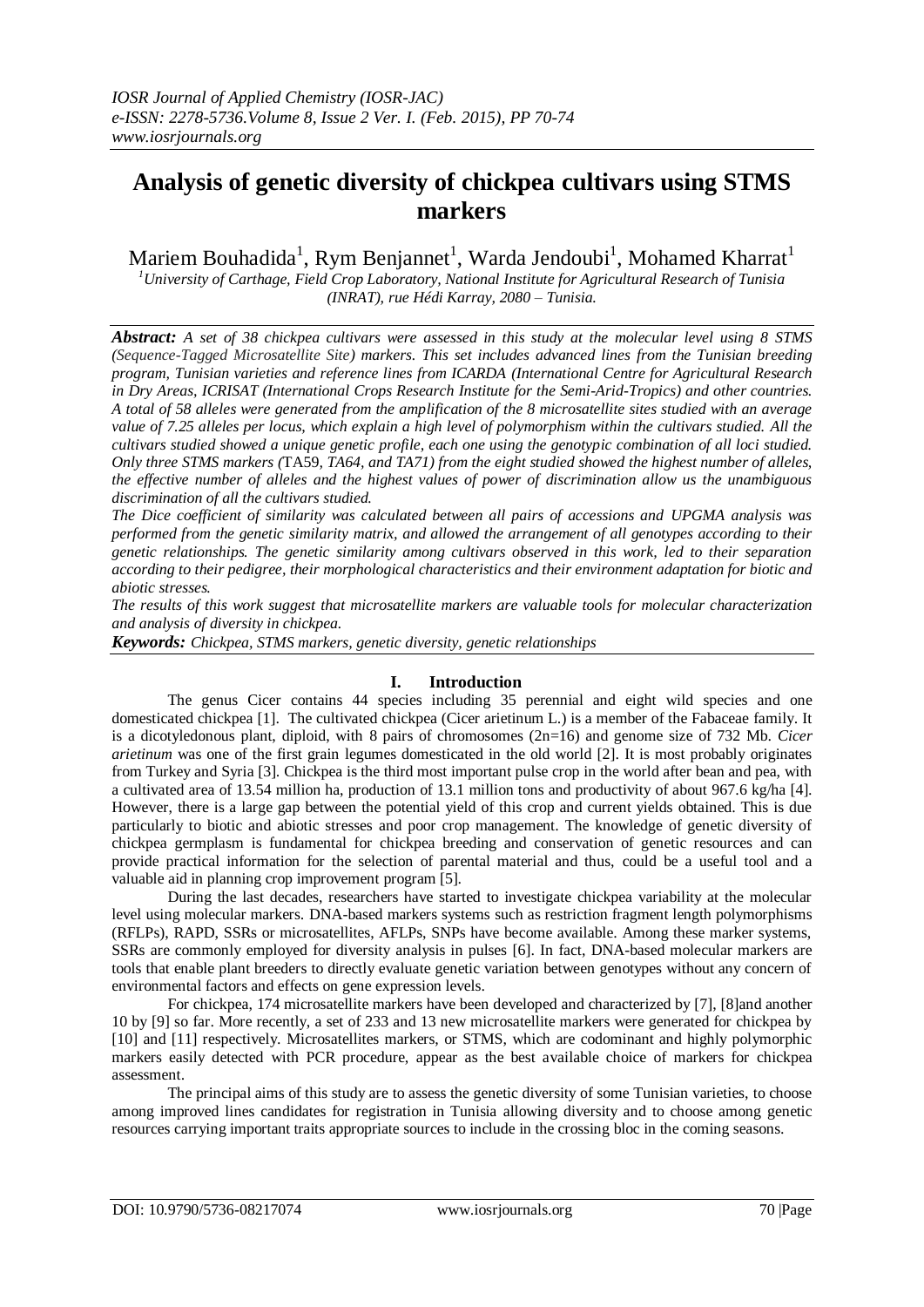## **2.1, Plant material**

# **II. Materials And Methods**

Thirty eight chickpea (C. arietinum L.) genotypes were used in this study (Table 1). They include twelve advanced lines obtained from the Tunisian chickpea breeding program (V1, V2, V3, V4, V5, V6, V7, V8, V9, V10, V12 and Béja2), seven Tunisian commercial varieties (Amdoun1, Chétoui, Béja1, Nayer, Kasseb, Bouchra and Nour), a Spanish variety (Blanco Lechoso), three reference lines (ILC482, JG62 and WR315) and 15 ILC (ICARDA Landrace Chickpea) accessions (ILC72, ILC191, ILC195, ILC200, ILC215, ILC267, ILC523, ILC1254, ILC1278, ILC3363, ILC3856, ILC4296, ILC4637, ILC3279 and F.10-65).

| <b>Varieties</b>      | Pedigree                         | Origin                                   |
|-----------------------|----------------------------------|------------------------------------------|
| Kasseb*               | <b>FLIP83-46C</b>                | Improved line from ICARDA                |
| <b>Blanco Lechoso</b> |                                  | Spain                                    |
| Chétoui*              | ILC3279                          | Russia                                   |
| Amdoun 1*             | Amdoun1                          | Selection from Tunisian local population |
| Béja 1*               | (Amdoun1xILC3279)xILC200         | <b>ICARDA - INRAT</b>                    |
| Bouchra*              | <b>FLIP84-79C</b>                | Improved line from ICARDA                |
| Nayer*                | <b>FLIP84-92C</b>                | Improved line from ICARDA                |
| <b>ILC482</b>         | ACC. N°267780-68                 | Turkey                                   |
| WR315                 | WR315                            | <b>ICRISAT</b>                           |
| JG62                  | JG62                             | <b>ICRISAT</b>                           |
| Béja 2                | (Amdoun1xILC482)xILC191          | <b>ICARDA - INRAT</b>                    |
| V1                    | X96TH86-W9-W1-A1-A1-A1-W1        | <b>ICARDA - INRAT</b>                    |
| V <sub>2</sub>        | X96TH62-A4-A1-W1-A1-A1-A1-A1     | <b>ICARDA - INRAT</b>                    |
| V3                    | X97TH85-W1-A1-W2-W1-W2-A1        | <b>ICARDA - INRAT</b>                    |
| V4                    | X96TH61-A4-W2-A2-A1-W1-W1-A1     | <b>ICARDA - INRAT</b>                    |
| V5                    | X96TH24-A2-A1-A1-W2-W1-A1-A1     | <b>ICARDA - INRAT</b>                    |
| V6                    | X96TH61-A5-W1-A2-A1-W2-W3-A1     | <b>ICARDA - INRAT</b>                    |
| V7                    | X98TH86-A4-A1-W1-A2-A1           | <b>ICARDA - INRAT</b>                    |
| V8                    | X96TH86-A4-A1-A1-A1-A1-A1        | <b>ICARDA - INRAT</b>                    |
| V9                    | X96TH62-A3-W1-A2-W1-A1-A1-A1-A1  | <b>ICARDA - INRAT</b>                    |
| V10                   | X96TH61-A4-W2-A1-W1-A1-A1-A1-A1  | <b>ICARDA - INRAT</b>                    |
| $V11$ (Nour*)         | X96TH61-A3-W1-A2-W1-A1-W1-W1     | <b>ICARDA - INRAT</b>                    |
| V12                   | X96TH63-A2-A1-A1-A1-W1-A1-A1     | <b>ICARDA - INRAT</b>                    |
| ILC72                 | INIA                             | Spain                                    |
| ILC191                | Vysokoroshyj 30 - Krasvadar 1286 | Russia                                   |
| ILC195                | Vysokoroshyj 30 - Krasvadar 1286 | Russia                                   |
| <b>ILC200</b>         | Steponj 1                        | Russia                                   |
| ILC215                | PI222770                         | Iran                                     |
| ILC267                | PI358930                         | Iran                                     |
| ILC523                | F33: Improved line               | Egypt                                    |
| ILC1254               | G156                             | Morocco                                  |
| <b>ILC1278</b>        | PI 268376                        | Afghanistan                              |
| ILC3363               | CA41                             | Spain                                    |
| ILC3856               | Pch 128                          | Morocco                                  |
| <b>ILC4296</b>        | Surutato                         | Mexico (INIAM)                           |
| ILC4637               | <b>FLIP81-79C</b>                | Improved line from ICARDA                |
| ILC3279               | Steponj 1 - Krasvadar 1335       | Russia                                   |
| F.10-65               |                                  | <b>ICARDA</b>                            |

\* Registered varieties in the Tunisian catalogue of plant varieties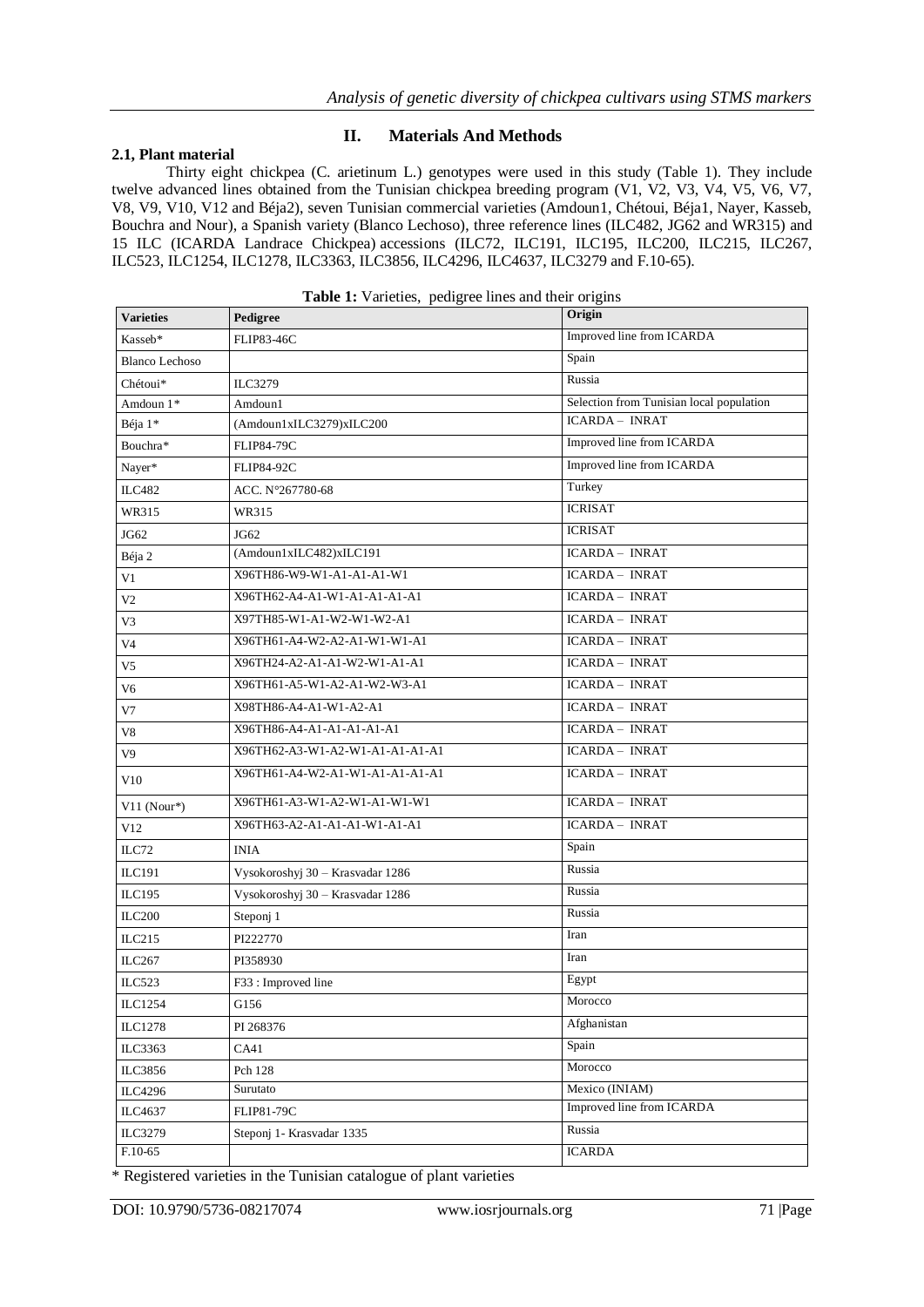## **2.2, DNA extraction and amplification**

About 100 mg of young leaves was harvested and frozen in liquid nitrogen. DNA was isolated using [12] protocol. PCR reactions were carried out in 20µl (one reaction containing: 25-50 ng of plant genomic DNA,  $1 \times$  Buffer (50 mM KCl, 10mM Tris-HCl, 0.1% Triton X-100), 1.5 mM MgCl<sub>2</sub>, 250 mM of each dNTP, 2mM of forward and reverse primers, and 0.5 units of Taq DNA polymerase (GoTaq® Flexi, Promega). After denaturing the DNA for 1 min at 95°C, the reaction mixture was subjected to 35 cycles of the following temperature profile: 94°C for 2 min, 56°C for 50 s and 60°C for 50 s, followed by a final extension at 60°C for 5 min. Amplification products were loaded on polyacrylamid gels in 1 x TBE buffer and visualized by ethidium bromide staining. Fragment sizes were estimated with 25 bp DNA step Ladder of Promega DNA sizing markers.

| <b>THOICE.</b> Characteristics of the $\sigma$ DTTMD primer pairs (1 of ward (1) and recycled (1)) ascent this state). |                   |                  |             |               |
|------------------------------------------------------------------------------------------------------------------------|-------------------|------------------|-------------|---------------|
| <b>Primers</b>                                                                                                         | Motif             | Ta $(^{\circ}C)$ | <b>Size</b> | <b>Source</b> |
| <b>TA27</b>                                                                                                            | (TAA)21           | 56               | 241         | [8]           |
| <b>TA59</b>                                                                                                            | (TAA)29           | 56               | 258         | $^{[8]}$      |
| <b>TA64</b>                                                                                                            | (TAA)39           | 56               | 239         | $^{[8]}$      |
| <b>TA71</b>                                                                                                            | (AAT)32           | 56               | 225         | $^{[8]}$      |
| <b>TA72</b>                                                                                                            | (ATT)36           | 56               | 256         | $^{[8]}$      |
| <b>TA96</b>                                                                                                            | (AT)3(TTA)30(AT)3 | 56               | 275         | $^{[8]}$      |
| <b>TA194</b>                                                                                                           | (TTA)21           | 56               | 132         | [8]           |
| <b>GAA47</b>                                                                                                           | (GAA)11           | 56               | 169         | [8]           |

**Table 2**: Characteristics of the 8 STMS primer pairs (Forward (F) and Reverse (R)) used in this study.

### **2.3, Data analysis**

The number of alleles per locus was counted basing on gel profile analysis, and designated as presence (1) or absence (0) of allele in a binary matrix.

The ability of a marker to discriminate between two random cultivars was estimated for each locus with the power of discrimination calculated as PD=1- $\sum g_i^2$ , were  $g_i$  is the frequency of i<sup>th</sup> genotype [13]. Those parameters served to evaluate the information given by the microsatellites markers.

Data were analyzed using NTSYS-pc, version 2.1 program [14]. The presence (1) or absence (0) of amplified fragments was recorded for each cultivar. A similarity matrix was generated with the SIMQUAL module using the Dice coefficient [15]. Similarity data were processed through the unweighted pair group method (UPGMA) cluster analysis and finally depicted in a dendrogram representing the genetic relationships between the 38 chickpea genotypes studied.

# **III. Results And Discussion**

# **3.1, Genetic diversity of microsatellites markers**

Thirty-eight accessions of chickpea were analyzed with 8 polymorphic STMS markers. All loci analyzed in this work are multiallelic. The number of alleles detected per locus ranged from 2 (GAA47) to 11 (TA71), with a total of 58 alleles for all loci and an average of 7.25 alleles per locus (Table 3) resulting in a high level of polymorphism. The differences in size between the alleles of the same locus varied between 2 and 54 base pairs (bp) and the difference in size between 2 consecutive alleles varied between 2 and 12 bp.

| Locus        | Number of loci |      | Ne   | $\Box$ Genotypes | <b>PD</b> |  |
|--------------|----------------|------|------|------------------|-----------|--|
| <b>TA27</b>  |                |      | 3.9  |                  | 0.74      |  |
| <b>TA59</b>  |                |      | 7.8  | 8                | 0.87      |  |
| <b>TA64</b>  |                | 10   | 7.3  | 10               | 0.86      |  |
| <b>TA71</b>  |                |      | 8.4  | 11               | 0.88      |  |
| <b>TA72</b>  |                |      | 2.8  |                  | 0.74      |  |
| <b>TA96</b>  |                | h    | 5.3  | <sub>(</sub>     | 0.81      |  |
| <b>TA194</b> |                | 10   | 5.0  | 10               | 0.80      |  |
| <b>GAA47</b> |                |      | 1.0  | $\mathcal{D}$    | 0.02      |  |
| <b>Total</b> | 8              | 58   | 41.5 | 58               |           |  |
| Average      |                | 7.25 | 5.18 | 7.25             | 0.71      |  |

**Table 3**: Parameters of variability calculated for the 8 STMS markers in 38 chickpea cultivars

N: number of alleles; Ne: Effective number of alleles; ≠ Genotypes: number of different genotypes; PD: Power of discrimination

In this present work, STMS markers have been distinguished from others markers that have shown in other works on chickpea lower levels of polymorphism such as the case of RAPDs [16] which confirms the effectiveness of these STMS markers in the analysis of genetic diversity. All STMS markers used in this study except GAA47 showed discrimination power values (PD) very similar and roughly 0.8. These values and the values of the effective number of alleles (Ne) for each locus allow us to identify the best markers. Indeed, the most polymorphic STMS markers are those with the highest number of effective alleles (Ne) and the values of the highest PD. Based on the values of table 3, the markers TA59, TA64, and TA71 are the most polymorphic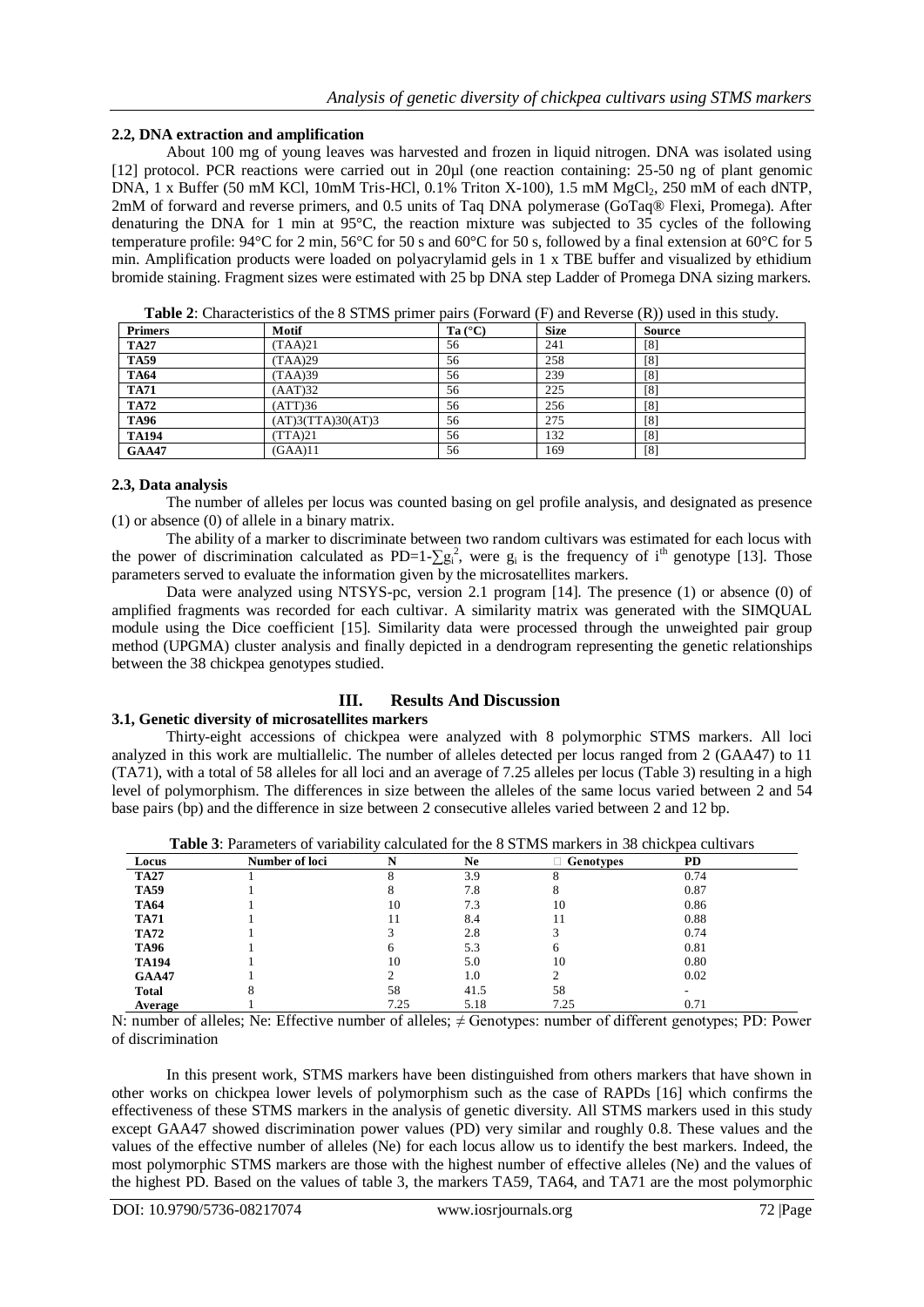ones. These three markers allowed to separate completely all studied accessions and can be considered as very reliable markers to be used in future work on genetic diversity for chickpea

# **3.2, Genetic relationships among chickpea cultivars based on STMS variation**

The assessment of genetic diversity among 38 accessions analyzed in the present work was made possible by analyzing the variability between 8 microsatellite markers studied. The dendrogram (Fig. 1) was obtained from the binary matrix (0/1) of the absence or presence of an allele for each locus using the UPGMA clustering method and using the Dice coefficient [15].

The 38 accessions studied were divided into groups or clusters according to their genetic similarity. The dendrogram of Fig.1 shows two large groups with a genetic similarity (GS) of 0.17 which is equivalent to a genetic distance  $(D= 1 - SG)$  of 0.83. The first group is divided into two subgroups: the first one is composed of the genotypes V1, Chétoui, ILC3856, ILC3279 and F10-65. The classification of Chétoui and ILC3279 in the same sub-group is logical since Chétoui (variety registered in Tunisia in 1987) is itself ILC3279. The second sub-group is further subdivided into 2 clusters; the first one is represented by the genotypes V6, V8, ILC3363, ILC482, Blanco Lechoso, ILC200, ILC1278, ILC4637, ILC195, and ILC1254. The combination of these different accessions at this first cluster can be explained firstly, by the fact that both advanced V6 and V8 lines have in their pedigree some of these ILC such as, ILC1278 and ILC1254 which explains their positioning in the same cluster. On the other hand, some of the ILC share the same geographical origin and probably have agronomic characters or adaptation to similar environmental conditions. Further studies to compare agromorphological traits should be undertaking. The second cluster contains the genotypes ILC215, Bouchra, ILC72, ILC267, Kasseb, Nayer, WR315, ILC191, JG62 and ILC4296. The clustering of Bouchra, Kasseb, Nayer, ILC215 and ILC72 is predictable since the first three varieties are from the same cross ILC72 X ILC215 performed in Tel Hadia in Syria in 1980. They were introduced at the F8 generation and have been selected against various biotic and abiotic stresses in different soil and climatic regions to be finally registered in the Tunisian official catalogue as varieties for winter sowing.

The second group of the dendrogram consists of the remaining genotypes studied (V2, V3, ILC523, V4, V5, V7, V9, V10, V12, Beja1, Beja2, Amdoun1). Within this group, we can observe that the genotypes Beja1, Amdoun1, and Beja2 show a high genetic similarity, this is not surprising since Beja1 and Beja2 present in their pedigree the variety Amdoun1. On the other hand, these two genotypes also have similar morphoagronomic characters [17] which explain their genetic similarity. The grouping of 8 improved lines (V2, V3, V4, V5, V7, V9, V10 and V12) in this second group can be attributed to a similar adaptation of these lines with environment conditions. Indeed, these lines were selected for their tolerance/resistance to ascochyta blight and fusarium wilt. On the other hand, many of these lines have common ancestors in their pedigree.